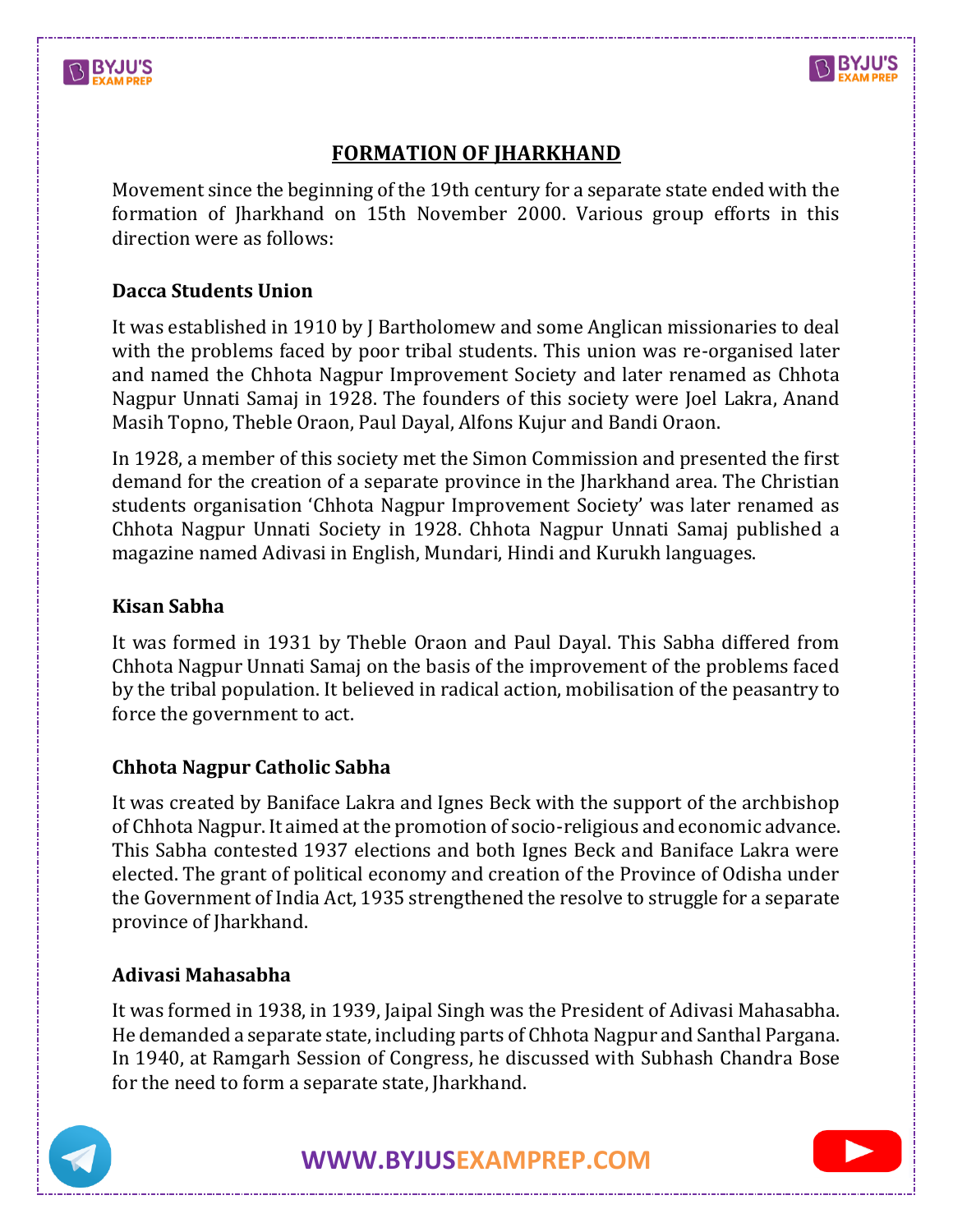



# **The Jharkhand Party (JKP)**

- The Jharkhand Parti (JKP) was founded by Justin Richard in 1949. Later, Jaipal Singh Munda joined and merged his Adivasi Mahashava in it. It became a fullfledged political party in 1950. Jaipal Singh was elected president of JKP. Jaipal Singh suggested the creation of a Province in Jharkhand and thought that it was the only solution to uplift the lifestyle of tribal people.
- The famous slogan at that time was Jharkhand abua, daku diku senoa that means Jharkhand is our and all robbers (daku) and aliens (diku) will have to leave. JKP participated in the first election in the post-independence era. The Jharkhand Party's candidates won 32 Assembly seats and established this party as the dominant political element in the region.
- In 1955, a memorandum was submitted to the States Reorganisation Commission (SRC), which stressed socio-political, economic and cultural grounds for demanding the creation of a new state. They emphasised that the tribes were separate from the non-tribal people by linguistically, ethnically and culturally, thus, geographical adjacency and administrative separateness were required.
- They failed to convince the SRC and were rejected on the ground that the multiplicity of tribal language is not the criterion of the creation of a new state in the Jharkhand region. In the meantime, there were other national parties that became active in the region, such as the Indian National Congress (INC), the Communist Party of India (CPI), Swatantra Party and Jan Sangh.
- On 20th June, 1963, the JHP was merged with Congress. Former Chief Minister of Bihar, Binodananda Jha, played a key role in the Congress-JHP merger. The advantage of the merger was that the people of Jharkhand got their first exposure to the actual governmental office and day-to-day administration.
- The Christian tribal section opposed the merger as a threat to their influence. Many groups like Sahdeo group, Paul Dayal group, Lakra group emerged.

### **Three Factions**

Further, three separate factions emerged between 1963 and 1968. These were Birsa Sewa Dal, Krantikari Morcha and Chhota Nagpur Parishad.

## **Jharkhand Mukti Morcha (JMM)**

The failure of JHP and other political parties of Jharkhand led to another movement. Vinod Bihari Mahato emerged as an important leader in Dhanbad and Hazaribagh area and established Shivaji Samaj. An alliance was made with the Santhal population of the area. Then Jharkhand Mukti Morcha Party (JMM) was organised in 1973 under the dual leadership of Vinod Bihari Mahto and Shibu Soren.



**[WWW.BYJUSEXAMPREP.COM](https://byjusexamprep.com/)** 

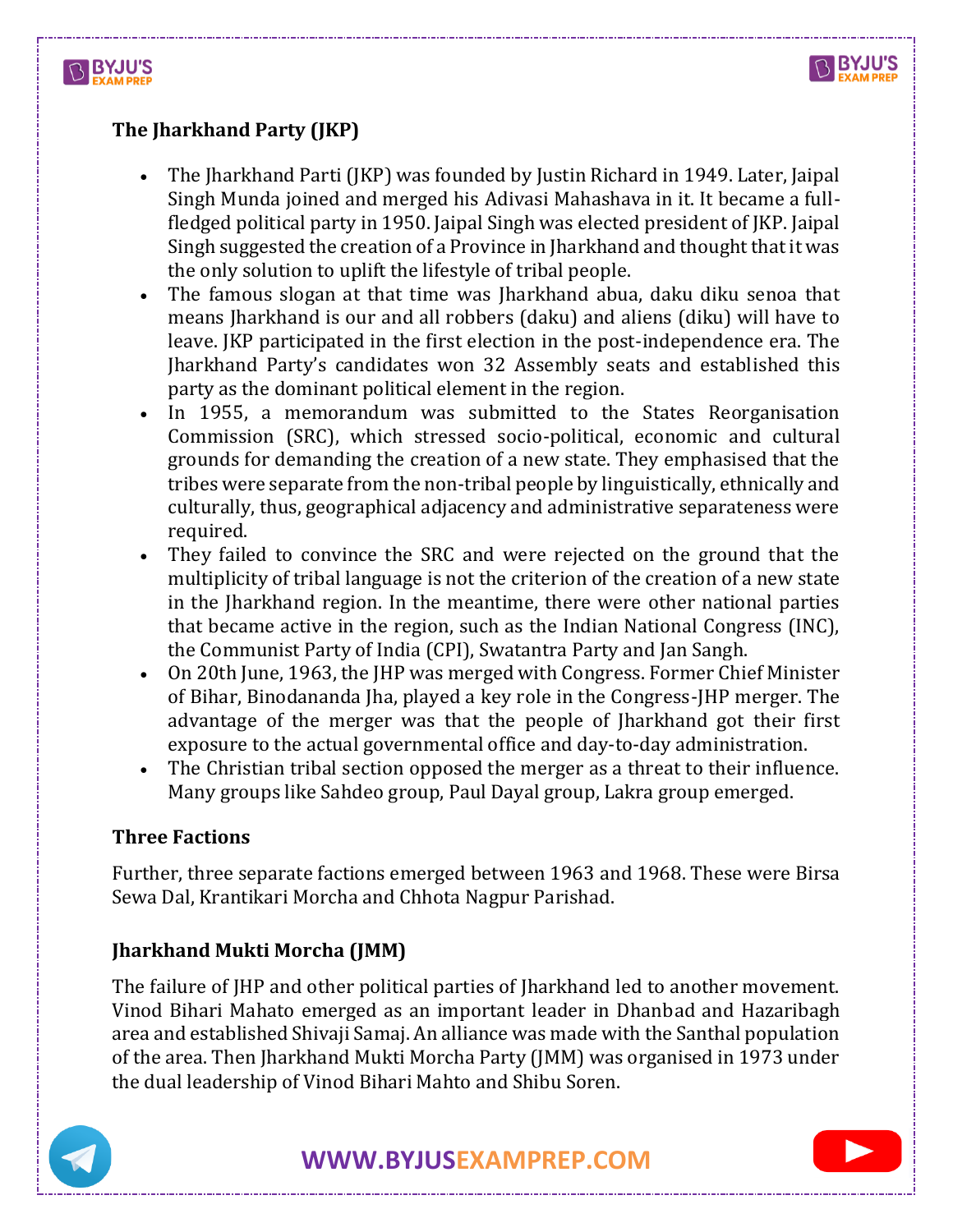# **BYJU'S**



Vinod Bihari Mahto became the President and Shibu Soren elected as the Secretary-General of the JMM.

## **Birsa Sewa Dal**

Birsa Seva Dal (BSD) was founded by Lalit Kuzur in 1967. Moses Guria was the general secretary of BSD. •

The activities of Birsa Sewa Dal can be divided into two phases:

- First Phase (1967-69) In this phase, violent means were advocated.
- Second Phase (1970) It began when its extremist stance failed and the influence of the leftist parties decreased.

# **Jharkhand Coordination Committee**

It was created in 1987 by sixty-two cultural and political organisations, such as the JMM (Soren), the JMM (Marandi) and some smaller organisations. • It aimed at realising the dream of a separate Province of Jharkhand.

# **All Jharkhand States Union (AJSU)**

It was founded on 22nd June, 1986 by Nirmal Mahato. It organised general strikes and a campaign to boycott Lok Sabha elections in 1989.

The Union Home Ministry constituted a Committee on Jharkhand Matters (CoJM) in 1990. AJSU is mostly activated in Santhal Pargana region.

# **Jharkhand Area Autonomous Council**

- It came into existence in August 1995 by Bihar Government, then Laloo Prasad Yadav was the chief minister. The election to JAAC was never held and the powers allocated to it were not transferred.
- The JMM and other parties of Jharkhand had a vision of a separate Jharkhand state comprising 25 districts from four states.
- In 1991, BIP proposed the creation of a state called Vananchal from the 16 districts of South Bihar. The attitude of Congress towards the creation of autonomy or statehood was over cautious and restrictive in the INC manifesto for 1996 general elections.
- On 22nd July, 1997, Bihar Legislature passed the resolution of Jharkhand as a separate state and sent it to the Central Government.
- In 1998, the BJP proposed the creation of a state called Vananchal from the 16 districts of South Bihar only. But on 21st September, 1998, Bihar Legislature



**[WWW.BYJUSEXAMPREP.COM](https://byjusexamprep.com/)**